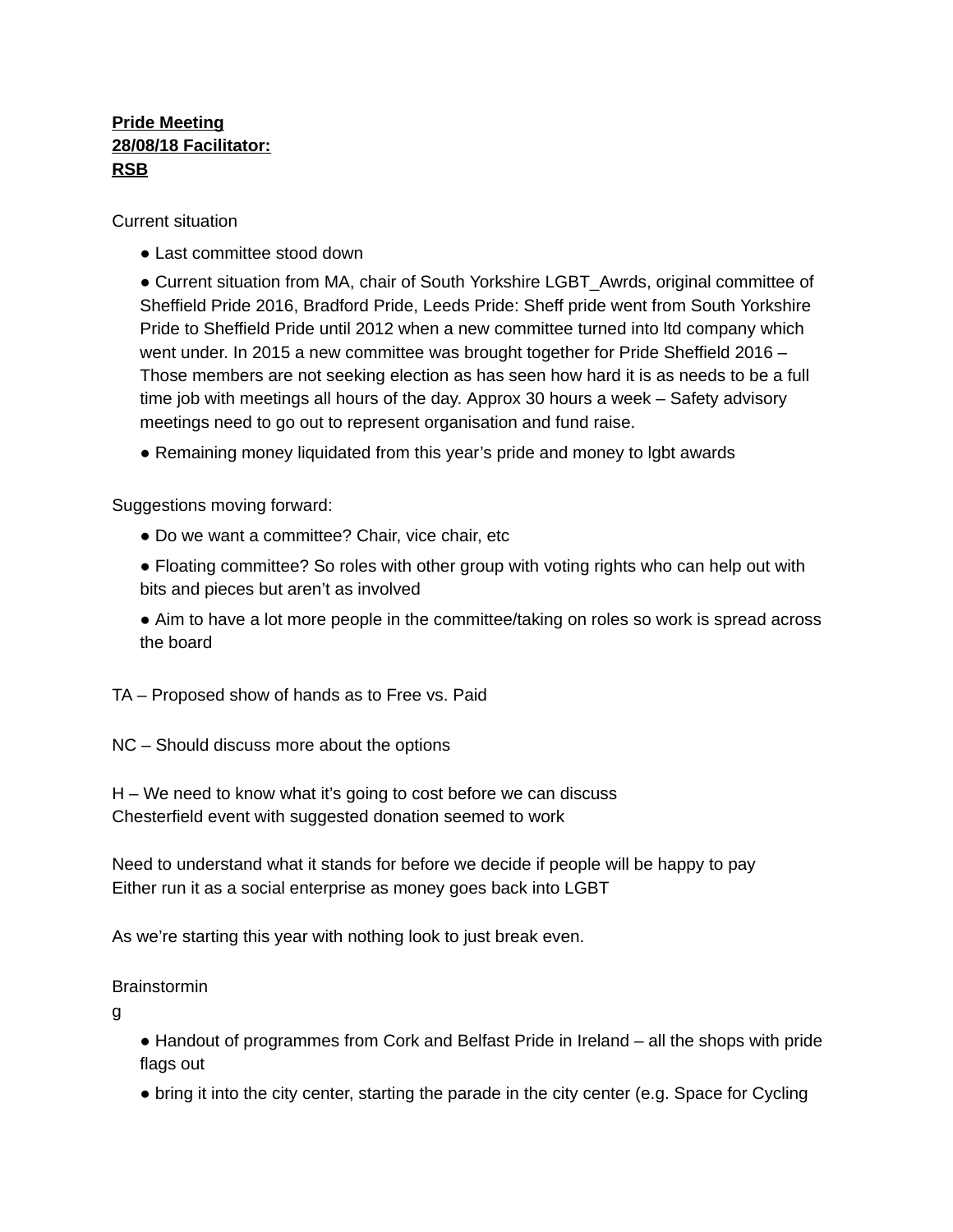where they closed off some streets in the city center)

- Space for talks, queer history, young people, activists from the area
- Suggestions from previous committee members, essentials e.g. security
- Local lgbt charities and community groups front and center, give them more prominence
- $\bullet$  Aviva + Sainsburys led the march this year
- Entertainment: local acts, community centred, local lgbt artists to sell their craft/art, Community tent interactive for kids, dance tent, stalls,

● Promoted it more on (social) media, Radio Sheffield, promotion needs to start earlier so people can contribute to the actual date. Alternative ways, Manc Pride marketed as 'The Big Weekend', remember we are in competition with other prides that will bring people away from ours. Someone in charge of media.

● Accessibility and spaces that are not drink focused, parade is too fast which makes it hard for people to participate – pace or route changed, whole road could be closed, something needs to be changed. Needs to be thought of from the beginning not as an afterthought. An access statement from the beginning.

● People feeling alienated from Pride, not political enough, not accessible for disabled people. No one has really reached out to artists who are not white and male. More focus on groups outside of the mainstream, older alt queers felt excluded

- March should be a protest as well as a party/celebration
- 50<sup>th</sup> Anniversary of Stonewall

● What community groups are different people in the room involved in? What skills do people have? What hours do people have to commit? Ways for less involved to submit ideas so they can drop in and be involved?

• We need a clear mission statement so individuals know if this is something they/their organisation wants to commit to and to aid in publicising the event. Lots of people came with their own expectations to the meeting and we need to find a way to come to a consensus.

- Other events tied in with the actual day
- Speaking to organisers of other (more successful) prides which we can learn from

● Manchester Pride's committee are fulltime jobs, Leeds Pride is funded by Terry and Michael (two business owners), Birmingham Pride is funded by 2 millionaires.

● Local businesses have felt that for the past few years pride has not operated with community focus which is why a lot of them have not been interested

● ACTION POINT: Collect names and emails after the meeting (Done, ACTION POINT: Ali, look into safe storing of data in line with GDPR.

Financial costings from Michael chairman of South Yorkshire LGBT+ Awards

● Hire park 1000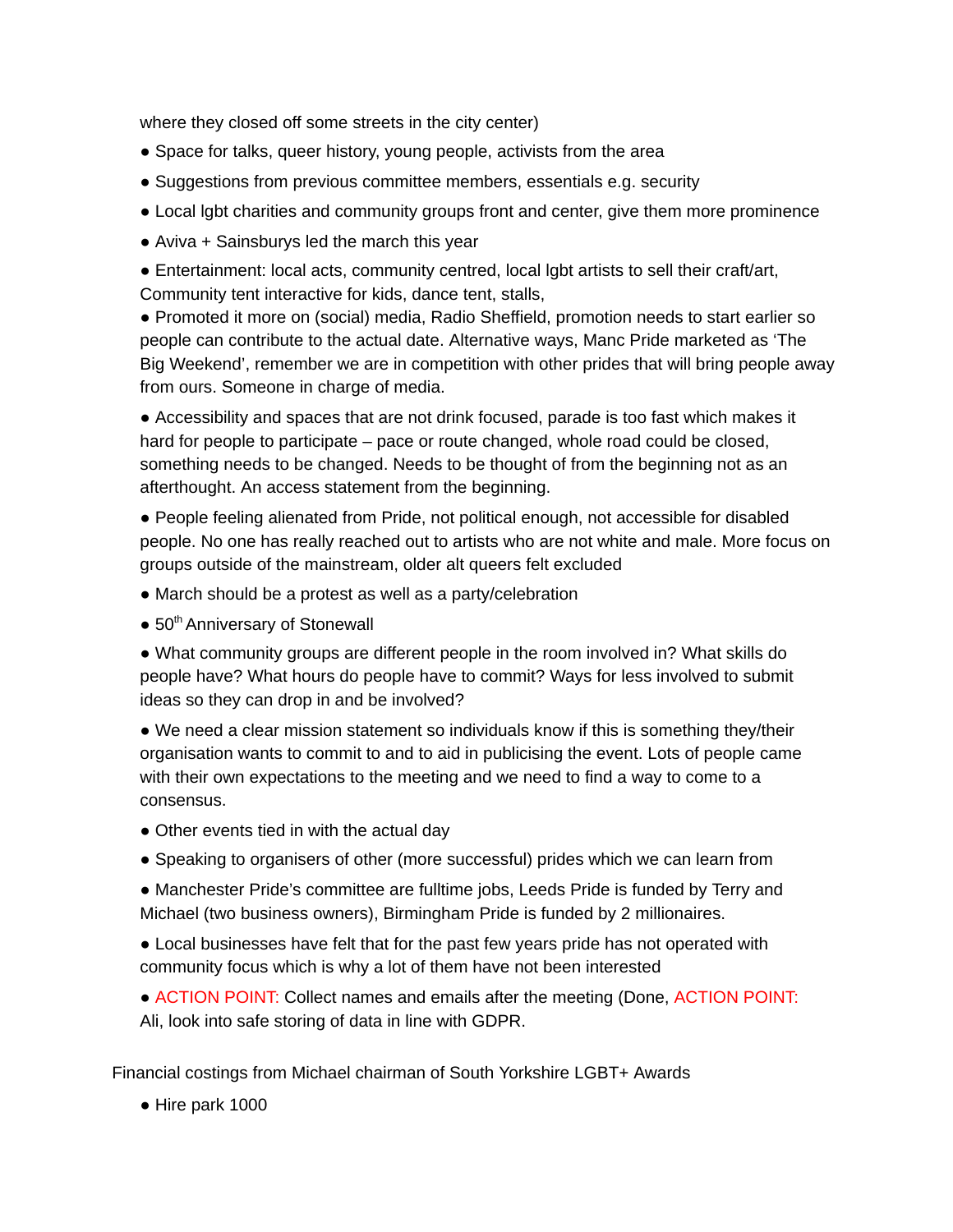● Hiring artists/musicians/hosts (Edit (Ali)) this will vary depending on how we decide to take the event side, but i would imagine it would be a couple of grand)

• Safety advisory group/security (you must barrier the event now. We also cannot remove people from a public space) 2000

- Public park/city center you need a public safety advisory officer, 1500 for the day
- $\bullet$  Toilets 1500
- Marquee community tent 1500, 700 for tables, arts crafts PA systems etc
- Marquee for cabaret tent 1500, temporary staging, PA 90-100
- Main stage, 5000
- 50 stalls, 1700
- Event control tent, including first aid 100
- Baby changing 100
- Changing rooms 100
- Backstage 100
- Road traffic control 1200, it costs 2000 per road to cut off
- Overnight security 3000
- **● Roughly 20k for a decent pride**
- Doncaster pride is roughly 20k and mostly funded by Unison
- Private venue will down the security costs and make it more family friendly but might down the capacity
- 2016: 50 for a charity to have a stall, 150 for business; 200 for charities this year

Should it be free – should we work around this closer to the time? Should we break even or aim to make a profit to put back into the community? Social enterprise? Break even this year as we're starting again from scratch and aim for profit further down the line?

What does it mean to be free, free to march, free to attend? Could some groups who can pay subsidise other groups, is it helpful to think in this level of black and white at this point?

**Yes**: Chesterfield event – suggested donation Ideally Proud working class history of the city supporting grassroots movements People start looking at it in a more commercialized way if its not It's okay that we're not like Manchester/London Focus it on the community Involving local businesses How do free (music) festivals in the city work? Ask them Fundraising ourselves How do we make it appealing for businesses to want to sponsor us? See if we can involve local business get people to come in and rent the stall and advertise their business. Meet with local businesses to show what they can get from it. Ticketing = more admin for us, having to sell tickets and market it better Cities which charge often have to hve alternative free prides to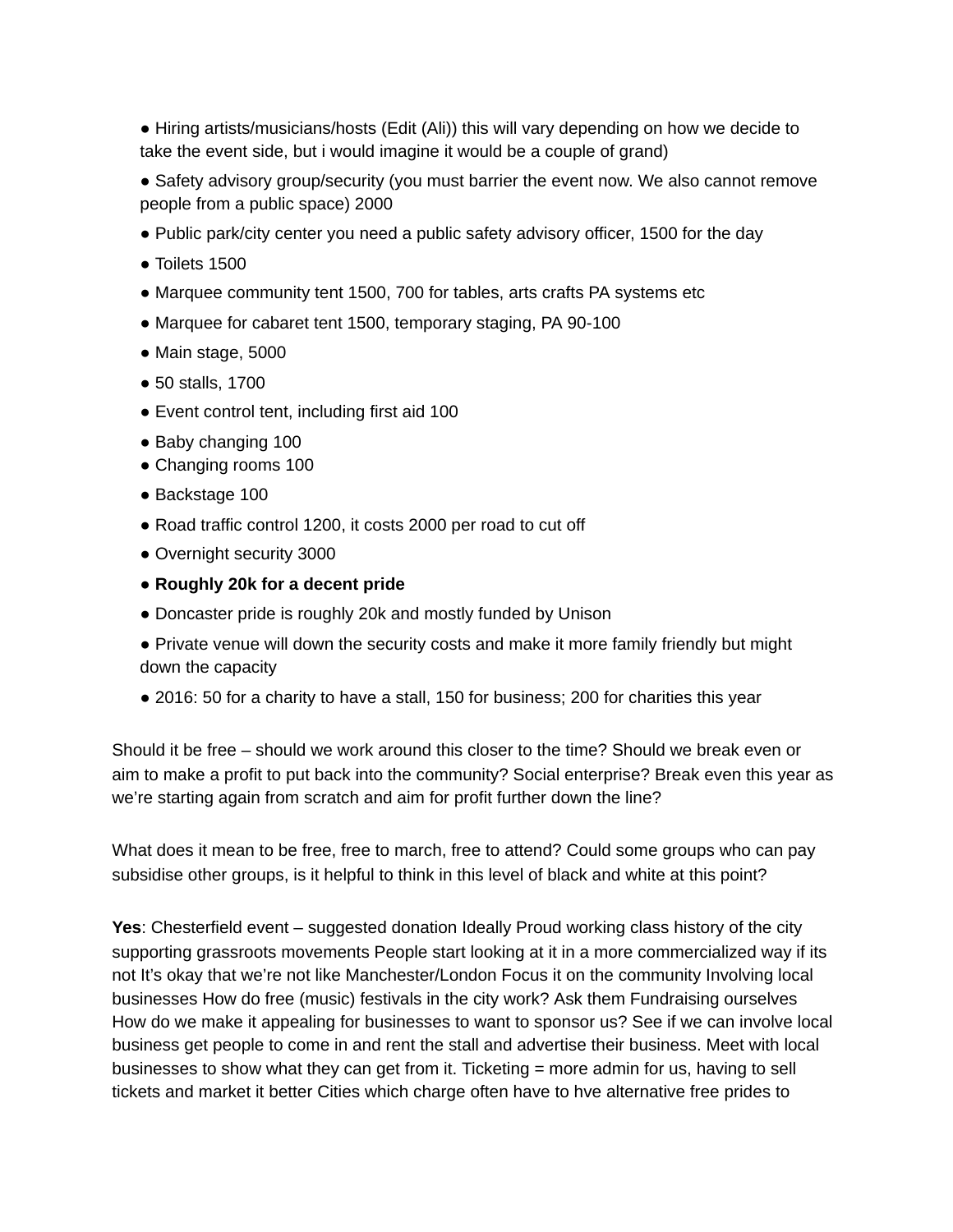include everyone EL NUS officer – We very strongly believe Pride should be free, especially as Sheffield has such a proud history, when you pay for pride it puts people off and people expect a certain level of things when it's paid for. If you have it paid it puts barriers up to low waged people. Michael - If you were looking at a paid event like Manchester the money would all go back into local charity

**No**: Funding is dropping Different price levels for ticketing, unemployed, average wage ticket, going forward ticket etc etc Has to be some commercialization

#### **Committee**

Questions/points

raised:

- Is there an alternative to a committee?
- Possible role share
- May be better to have a working group at this point.
- In the interim there needs to be people with responsibility for specific work streams
- If we are going to do working groups we need to have facilitators
- If we can have interim committee for now feeding into working groups
- If the interim committee is not up to it then they can be replaced.
- MA: Chair needs to have sales experience
- Who has legal accountability for the money invested into the event
- Old group will not give things over (IP, graphics, social media) until there's a concrete group in place to hand over to.
- K: Pride Sheffield is a not for profit organisation, has tried to get charity status before has failed before.

## Suggested roles/working

groups

- Working groups for each roles (seems popular),
- Do we need people who are responsible for steering the group, an interim committee?
- Chair/Funding advisor
- Vice chair
- Treasurer

● Trans representative (this and BME representative have never appeared on a Sheffield Pride committee before)

- Accessibility
- BME representative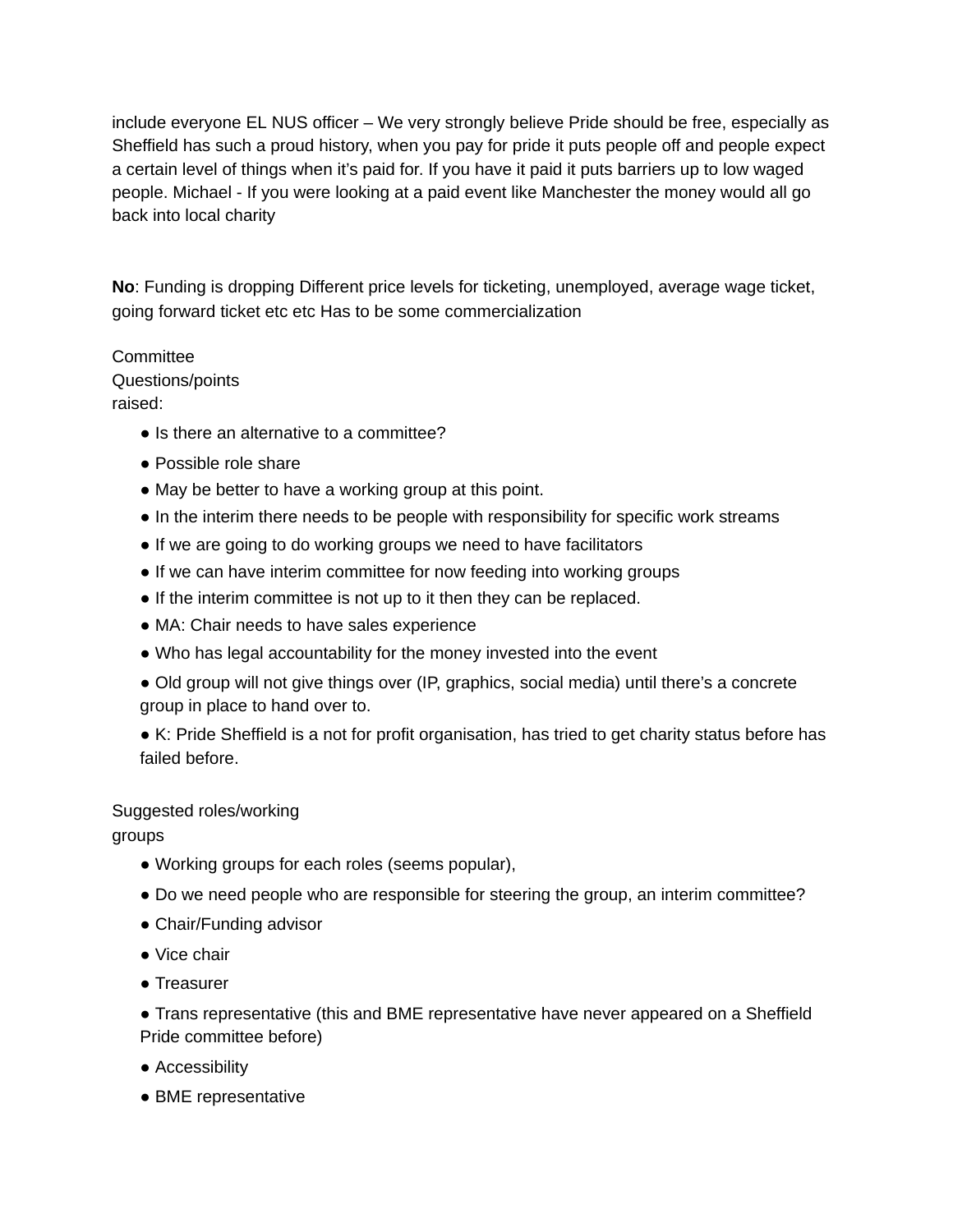- Event manager/Entertainment
- Safeguarding
- Local businesses outreach

Agreed to elect: 2x chair and 2x secretary

Election

:

Chair - Nominees

EC– not looking to be chair in the long run, have experience of managing volunteers, have my own legal company

MA – Have already got knowledge of running committees both successful and not so, my approach would be to completely different to what's happened in previous years. Believe there must be Trans and BME I would also move the event from Endcliffe park experience of event organisation

V L – Bit of an activist locally for SAYit done equalities training going into schools, very entrepreneurial, prolific on social media, very passionate willing to be the trans rep, had contact with BBC Sheffield

T A – Have been involved in organising various events – currently vice chair of Yorkshire Variety equity, currently helping a friend (Jamie Hinton-Wardle) set up a film production company .

Results: Chair x2 – MA & ECCarpenter Secretary – AG & AW [uncontested]

What are the (elected roles) consisting of, even in the interim?

Chair: organizes the meetings, planning a more formal structure Secretary: minutes, emails, setting up events, social media

Working Groups finalised into 4 areas